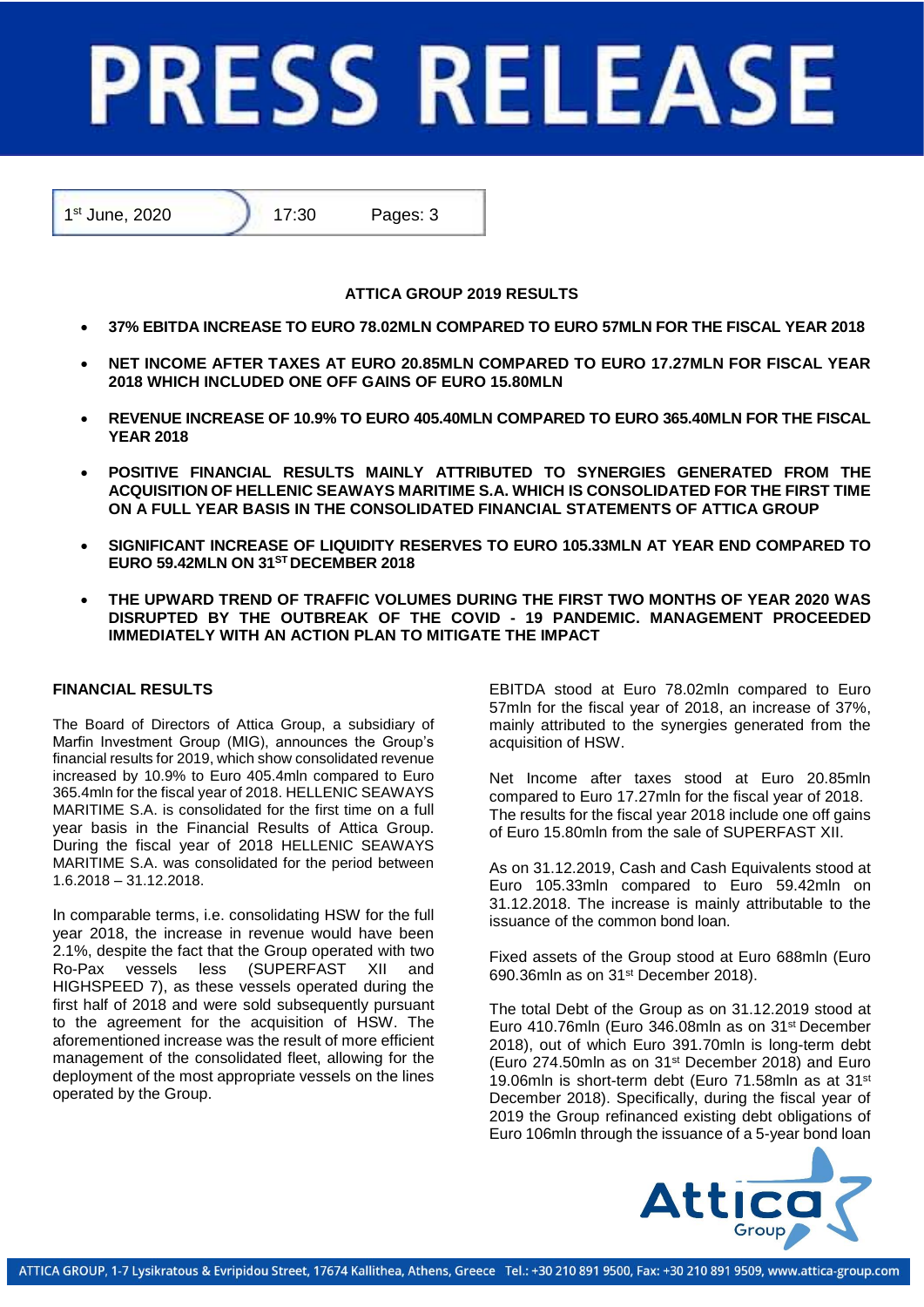of Euro 175mln, achieving favorable financing terms while increasing substantially its liquidity position. In total, during the fiscal year of 2019, the Group raised Euro 228mln through bond loan issuance and other financing agreements whilst effected debt repayments totaling Euro 169.1mln.

On 31.12.2019 the Equity of the Group stood at Euro 431.98mln which corresponds to Euro 2 per share.

### **TRAFFIC VOLUMES**

The fleet of Attica Group, under the trademarks of «Superfast Ferries», «Blue Star Ferries» and «Hellenic Seaways» consists of 30 vessels, out of which 20 are conventional Ro-Pax vessels, 9 are highspeedcatamaran vessels and 1 is a Ro-Ro carrier acquired in July 2019. All vessels are owned by the Group, except 1 Ro-Pax vessel which is under long term lease. All vessels fly the Greek flag. During 2019 the company employed on average 1,779 employees.

The Group's vessels operate in Greek domestic routes (Cyclades, Dodecanese, Crete, North Aegean, Saronic and Sporades) and in the Adriatic Sea (International routes) while one vessel was chartered out abroad.

Attica's traffic volumes during 2019 amounted to 7.0mln passengers (6.7mln for the corresponding period of 2018), 1.02mln private vehicles (0.95mln for the corresponding period of 2018) and 0.39mln freight units (0.36mln for the corresponding period of 2018). HSW's traffic volumes for fiscal year 2018 are consolidated since 01.06.2018.

In the Adriatic Sea and on Crete routes, Group vessels operate in a joint service with vessels of ANEK LINES.

### **CURRENT DEVELOPMENTS**

On 26.6.2019, Attica Group announced the signing of loan agreements with credit institutions of total amount Euro 53mln. Out of this amount, Euro 43.9mln was utilized for the repayment of maturing loan obligations.

On 3.7.2019, Attica Group announced the delivery of the RoRo Cargo vessel Anglia Seaways from DFDS for a cash consideration of Euro 12.05mln. The vessel, built in 2000, has an overall length of 142.5 meters, service speed of 17.5 knots and a garage capacity of 1,680 lane meters or 120 unaccompanied freight units. The vessel was renamed Blue Carrier 1 and has been deployed in Attica's domestic route network. With this investment, the Group increased significantly its freight capacity, supplementing its existing route network.

On 08.07.2019, the Board of Directors decided the issuance of a common secured bond loan up to Euro 175mln. The Public Offer was completed on 24.7.2019,

resulting to an oversubscription of 2.15 times. Euro 175mln proceeds were raised and the bond yield and coupon was set at 3.40%. Bonds commenced trading on the Athens Exchange on July 29th, 2019.

On 26.11.2019, Attica Group invested further in the project of its Digital Transformation implementing the Fleet Management System SERTICA, in cooperation with the Danish Company Logimatic, aiming to enable centralized digital management of all data related to the technical management and operation of the vessels.

On 28.11.2019, Attica Group published its Corporate Responsibility Report for 2018 in accordance with Global Reporting Initiatives (GRI) 'Sustainability Reporting Standards' Guidelines (at 'Core' option). The 2018 Report is Attica Group's 10<sup>th</sup> overall Corporate Responsibility Report and marks 10 years of continuous accountability related to Corporate Responsibility. Being the first passenger shipping company worldwide to follow GRI Standards for Corporate Responsibility Reporting as of 2016, the 2018 Report refers to 84 GRI disclosures, extends the reference to a total of 225 quantitative indicators to enhance transparency and presents 42 future objectives, including the newly acquired Hellenic Seaways.

On 18.12.2019, the Extraordinary General Meeting, approved, among other issues, the distribution of profits and optional reserves of the Company, in accordance with article 162 par. 3 of Law 4548/2018, of a total net amount of Euro 10.79mln. Therefore, the amount approved to be distributed to shareholders amounted to Euro 0.05 per share.

### **COVID-19 PANDEMIC IMPACT ON FISCAL YEAR 2020 – MEASURES UNDERTAKEN**

The Group recorded during the first two months of 2020 positive growth rates in terms of its traffic volumes. However, since mid-March, a sharp drop of the traffic volumes was observed, as a result of the rapid outbreak of the pandemic COVID-19, while at the same time a large number of cancellations of pre-issued tickets took place. In addition, there was a significant reduction in new bookings for the summer season.

Indicatively, the reduction of the traffic volumes in the transport of passengers and private vehicles in April, compared to April 2019, reached 99% in international routes and 96% in domestic routes. For freight volumes the reduction reached 18% in international routes and 47% in domestic routes. The aforementioned reduction in the traffic volumes has led to a reduction in revenue